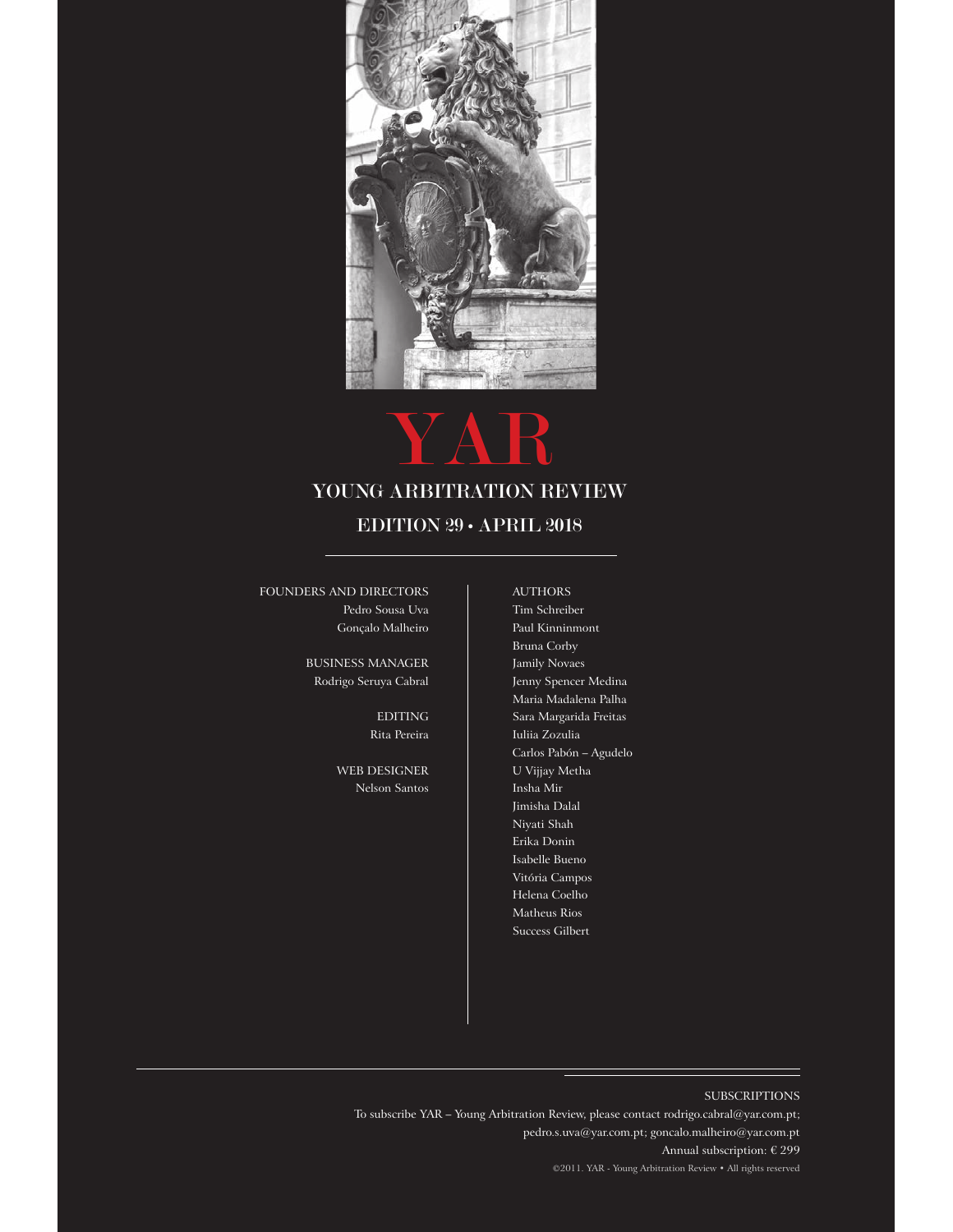# [noTe fRom The diRecToRs]

#### Dear Readers

## Welcome to our 29th Edition!

This number starts with a thoughtful introductory note by Dr. Tim Schreiber where he raises the question whether there is still need for more speed in arbitration or if more haste will just produce (more) waste. In his commentary, he approaches the dilemma of combining the desire for quick proceedings with the goal of achieving well-grounded and fair decisions. This is so because, at the end of the day, speed comes at a cost and, as the author reasonably concludes, speed is one aspect of the administration of justice but not an end unto itself. we thank Dr. Tim Schreiber for his refection and hopefully this will open the debate amongst our readers on how to fnd the right balance between speed and fairness when the Arbitral Tribunal is conducting a case.

Amongst our selection of hot topics, Mr. Paul Kinninmont writes about "Predictive Coding", a concept surely still unknown to many arbitration practitioners although already starting to be broadly commented and addressed. his explanation about this software algorithm should be considered more than a mere curiosity but rather something which offers efficiency, costs benefts, consistency and certainty in arbitration, as argued by the author. In his article, Mr. Paul Kinninmont will argue that predictive coding may bring efficiency gains and costs savings to the document production phase and to the arbitration process overall, being likely that it becomes a commonplace sooner than many practitioners expect.

we could not avoid dedicating part of this edition to sharing the personal experience and thoughts of one of the teams at willem C. Vis International Commercial Arbitration Moot. Composed of fve promissory lawyers, Bruna, Jamily, Jenny, Maria and Sara describe their journey in Vienna when representing the Faculty of Law of Nova University of Lisbon.

Furthermore, Ms. Iuliia Zozulia addresses the issue of arbitral institutions 'liability, providing a set of wise recommendations in order to guarantee the credibility of institutional arbitration and challenging the assumption that self-immunity may be considered sufficient by itself. The fact is, as the author explains, that the role of arbitral institutions has remarkably changed nowadays and the problematic issue regarding liability of arbitral institutions is indeed becoming more actual.

Mr. Carlos Pabón-Agudelo writes about the economics of contracts in international disputes. As he thoroughly explains, international disputes have to be understood not just from the law perspective but also bearing in mind the economic perspective which is "the foundation of a well-balanced claim or defense".

In "Around the globe", we enhance the contribution of Indian, Brazilian and Nigerian practitioners who have the opportunity to show once more the diversity in their own jurisdictions. In fact, these authors have not only the concern to give their perspective but also intend to address issues that are relevant for anyone who works in arbitration irrespectively of his own origin. There is no doubt that issues such as the enforceability of emergency arbitrator decisions, the role of judicial precedent and arbitration in Ohada context are of the utmost interest for any arbitrator, counsel or practitioner working in international arbitration.

Finally, a word of appreciation to all our authors who have enthusiastically participated in Edition 29, making it a number of unquestionable quality.

Lisbon, April 30 2018 Pedro Sousa Uva / Gonçalo Malheiro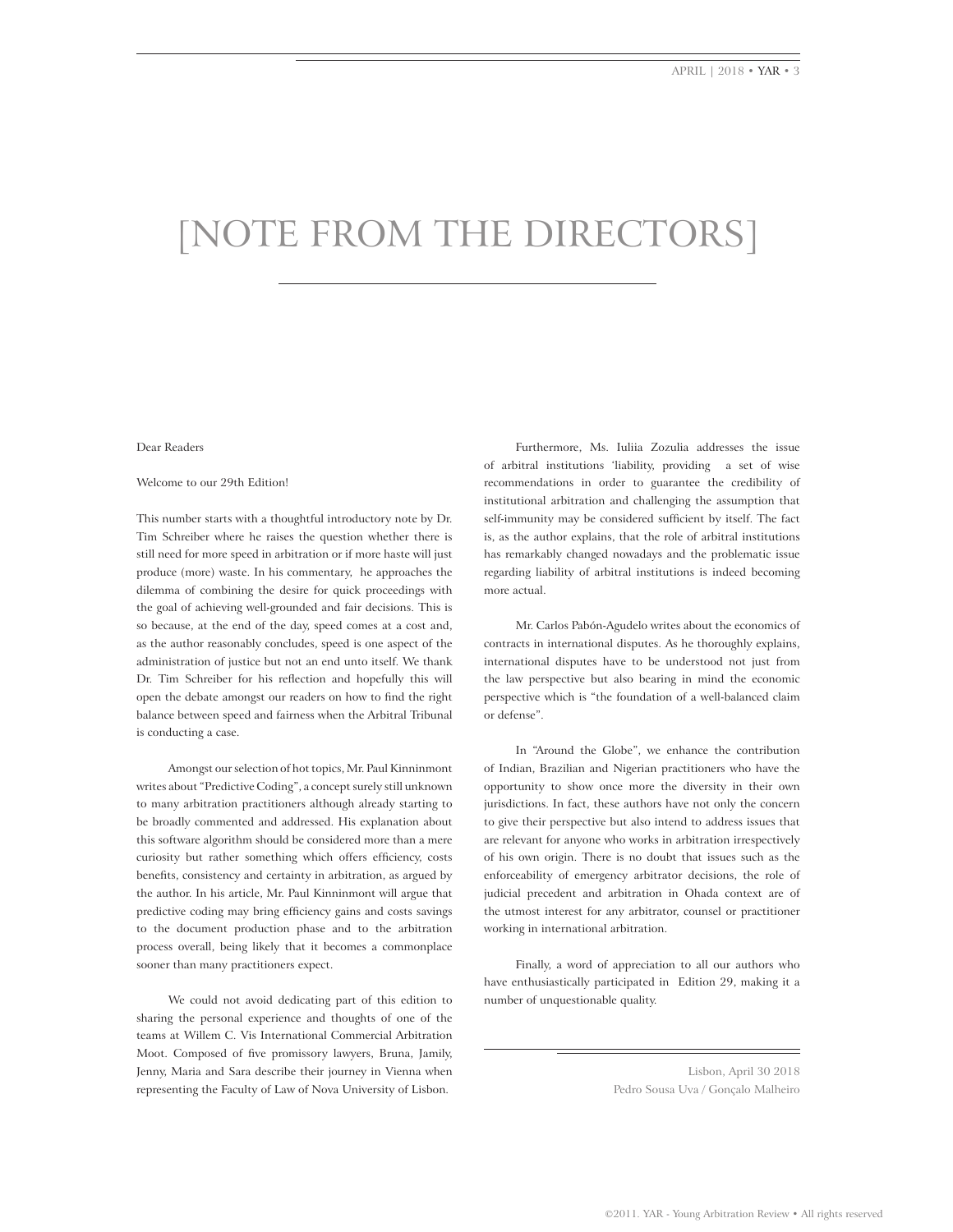APRIL | 2018 • YAR • 4

# [ARTicles]

# **I. INTRODUCTORY NOTE**

**The arbitral process: Still need for more speed, or will more haste produce waste?** Tim Schreiber page 6

# **II. HOT TOPICS:**

| The inevitability of Predictive Coding in International Arbitration<br>Paul Kinninmont                                                    | page 8  |
|-------------------------------------------------------------------------------------------------------------------------------------------|---------|
| An inside view on the biggest competition of international commercial<br>arbitration<br>Bruna Corby, Jamily Novaes, Jenny Spencer Medina, |         |
| Maria Madalena Palha and Sara Margarida Freitas                                                                                           | page 15 |
| Institutional liability: what if the problem solver becomes the problem?<br>Iuliia Zozulia                                                | page 20 |
| The Economics of Contracts in International Disputes<br>Carlos Pabón – Agudelo                                                            | page 24 |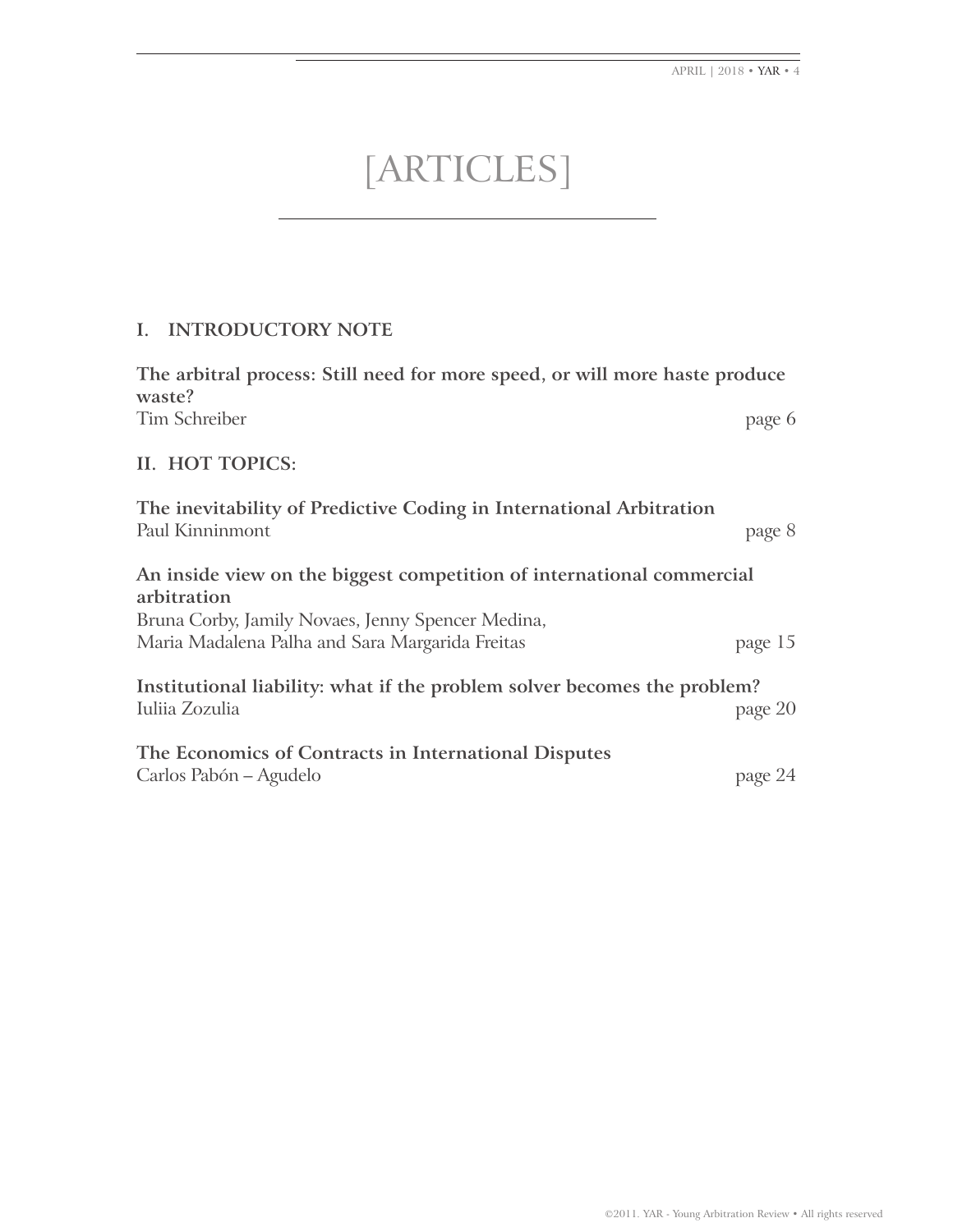# **II. AROUND THE GLOBE**

| Institutional arbitration: The emerging need for a robust dispute resolution<br>mechanism in India  |         |
|-----------------------------------------------------------------------------------------------------|---------|
| U Vijjay Metha and Insha Mir                                                                        | page 29 |
| Definition of Investment under International Investment Law<br>Jamily Jimisha Dalal and Niyati Shah | page 35 |
| <b>BRAZIL:</b>                                                                                      |         |
| The enforceability of emergency arbitrator decisions under the New York                             |         |
| Convention                                                                                          |         |
| Erika Donin, Isabelle Bueno and Vitória Campos                                                      | page 43 |
| The Role of Judicial Precedent in Arbitration<br>Helena Coelho and Matheus Rios                     | page 47 |

**Arbitration In the Ohada Context And The Enhancement Of International Business Transactions** Success Gilbert page 56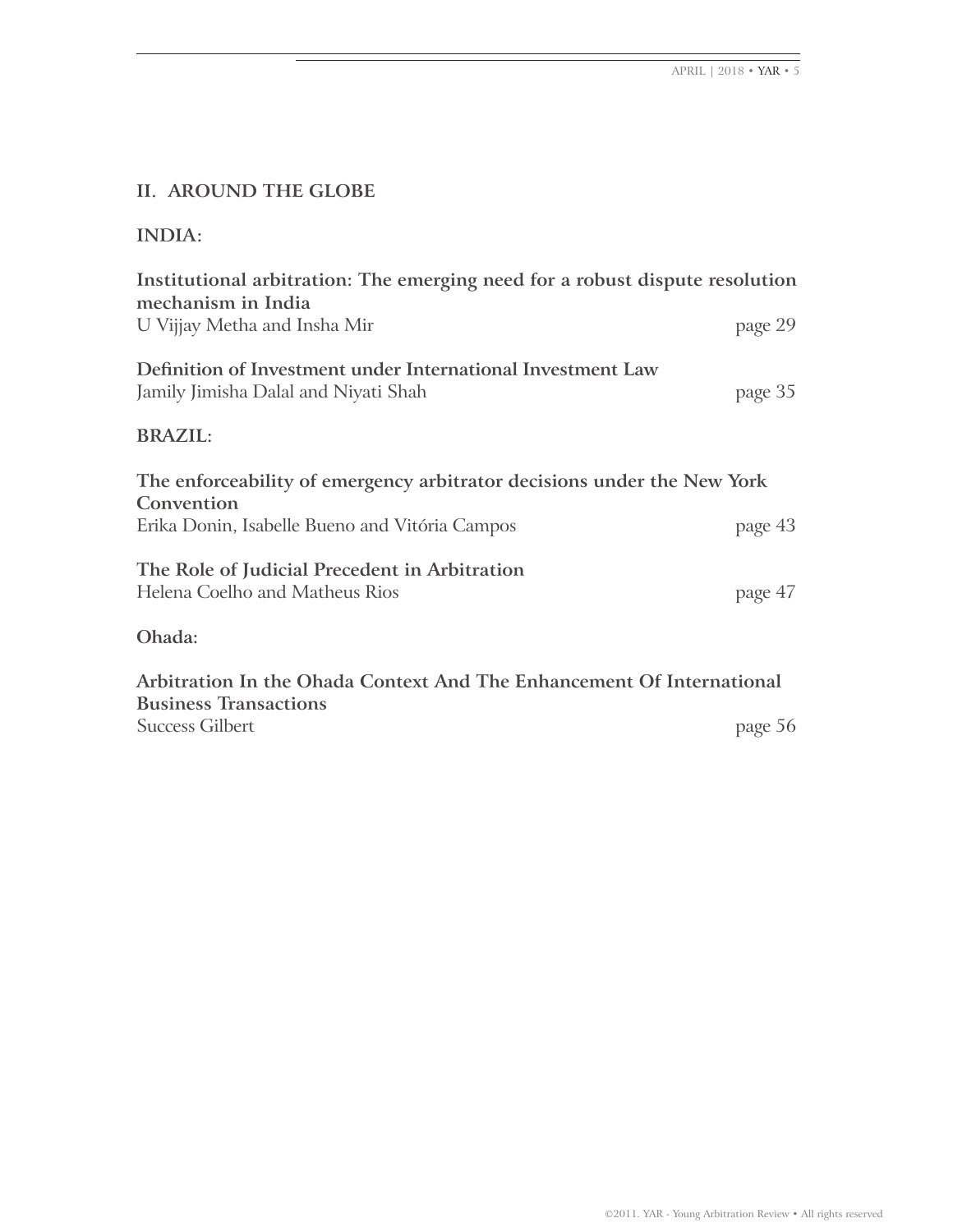APRIL | 2018 • YAR • 24



# The economics of conTRAcTs in inTeRnATionAl dispuTes1

By Carlos Pabón - Agudelo

## **Introduction**

This paper is about the role of economic analysis in the context of International Disputes. Based on frst-hand experience, and as one would expect, law practitioners are prone to base their cases for breach of contract or harmful acts on legal grounds while limiting economic arguments to the damages part of a case. This approach may not be the most fruitful. In my view, commercial and investment-state disputes are like a 3-legged stool based on facts, law and economics. Focusing only on the frst two increases the chances that the stool/case may topple since it will be unbalanced. Many, if not most, disputes revolve around a contract. Analyzing contracts with an economic eye is the foundation of a well-balanced claim or defense. In addition, and again based on frst-hand experience, the use of economics complements and, in some cases, expands the usual legal analysis of liability and helps to inform the tribunal. Finally, I believe some lawyers are of the view that the relevant economic principles differ in commercial or investment state disputes. However, in my experience this is wrong. The economic principles are the same even though the heads of claim and the legal rules may be different.

In addition to this introduction, this paper contains 3 more sections. The following section addresses the economics of contracts in the context of international disputes. Next, I present a group of case studies based on actual arbitrations and demonstrate how economic principles have been applied to enhance legal analysis. Finally, the last section presents some concluding remarks.

#### **The Economics of Contracts**

Contracts are the heart of any commercial relationship. They defne the terms and conditions for the provision of goods and services as well as the responsibilities of the parties to the contract. Contracts – whether between commercial businesses or states and international investors - are legal documents but more fundamentally they are a codifcation of a commercial relationship between parties. Contracts memorialize in (hopefully) proper legal form the economic and fnancial arrangements that the parties involved have agreed upon to undertake a business venture. But, as I discuss next, economic principles underpin the commercial relationships and so, contracts are economic documents.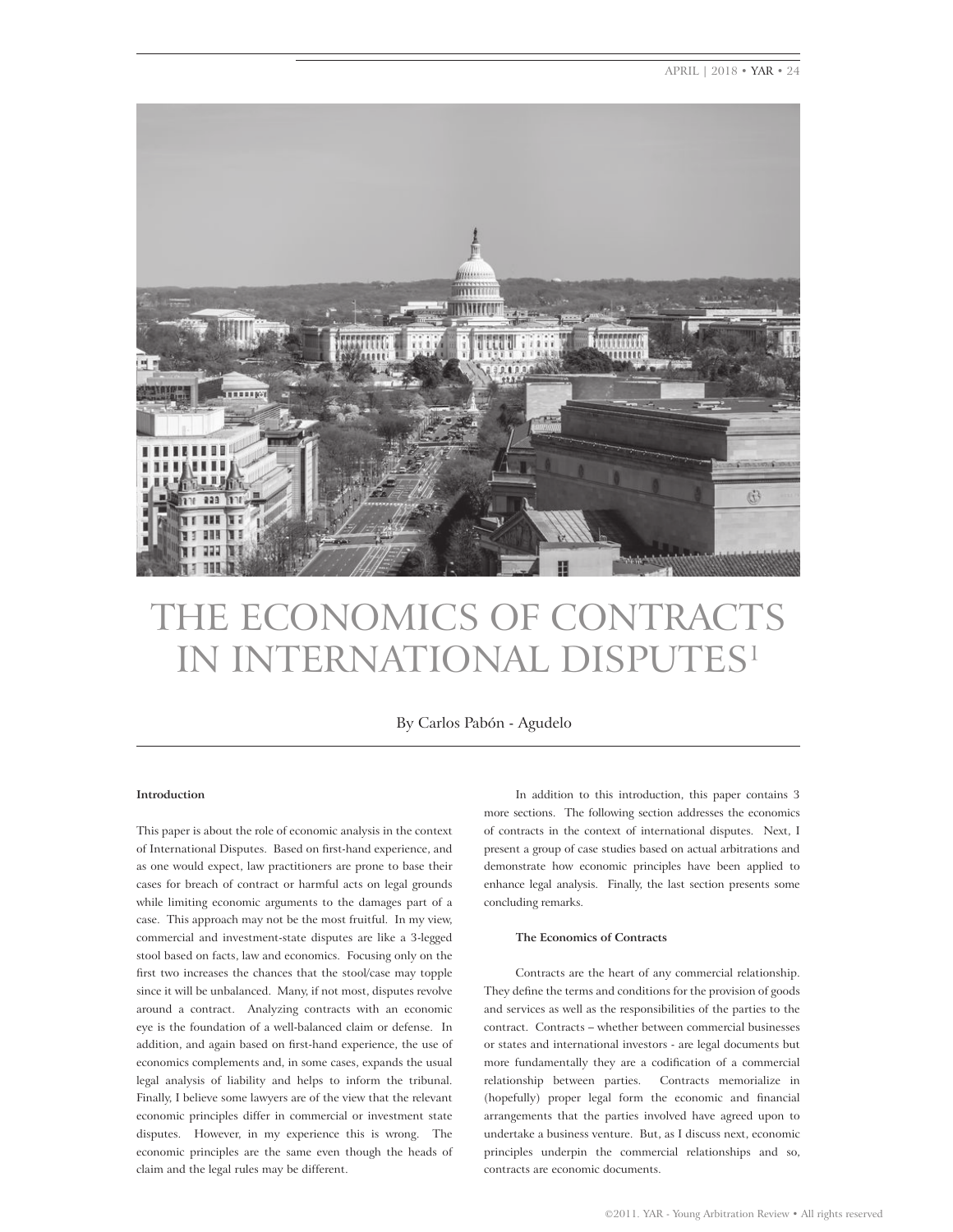For market economies to work and do so efficiently they need to able to contract reliably. That means that contracts need to be enforceable and be stable, i.e., they are subject to the rule of law <sup>2</sup>. Economic agents (States and enterprises) must be able to rely on these principles otherwise the basic framework for successful market economies will not develop effectively. Since States and investors compete for limited fnancial resources and the success of their enterprises depend upon their ability to attract capital and attract it in a fnancially feasible manner, the reliability of contracts become a paramount building block of any commercial relationship.

Contract-based economies display three key factors. First, contracts need to be sacrosanct in the legal and commercial systems in order for these systems to be economically efficient. This means that absent clearly defned conditions parties will abide by the terms and conditions as agreed in the contract. Under this principle, changes or modifcations to the contract should only take place according to the terms of the contract or under the exceptional conditions, e.g., contract infeasibility<sup>3</sup>. By the same token, if one party wishes to alter the economics of a deal then the agreement must be modifed to maintain the economic balance originally agreed to in the contract. The basic idea is that "a deal is a deal" for both parties and that "deal" is captured in the respective rights and obligations spelled out in the original contract.

In the context of international arbitrations, as I will attempt to show in the next section, it is my opinion that the decision of a tribunal that effectively interprets a contract in a way that differs from that of one or both parties risk changing the commercial balance of the underlying agreement. Such a decision needs to balance the economic benefts of the sanctity of contracts that may be lost due to the tribunals changing the contract absent the conditions for contract reform. The decision also needs to be sensitive to the risk of changing the economic balance between the parties. Such decision could undermine that balance to the detriment of one party.

Second, as just described, contracts are an economically effcient way to allocate a given set of risks, rewards and obligations between the parties. This is because each party presumptively accepts the risks that it is best suited to bear typically refected in a set of mutual obligations. Similarly, each party agrees on the expected rewards under the contract that compensates for the risks and obligations accepted. This is an effcient outcome from an economic perspective. If that balance is upset, either because one of the parties sees an opportunity to maximize its gain or there is an event that disrupts the anticipated gain for one or both parties, then economic efficiency is at risk<sup>4</sup>.

Third, one needs to understand that reliable contracts are crucial instruments that facilitate large and long-lived projects. while relevant in all economic segments, this is particular important in the infrastructure sector where once an investment is committed, the investor accepts the risk of a substantial, long term and immobile investment and the other party for the reliability of the investors and the contracted service. without reliable contracts, hydro plants, pipelines or roads could not be developed in market economies because there would not be an enforceable contractual relationship to rely upon demanded by investors to funds such projects.

Therefore, since economic principles underlie the contracting structure in either a basic agreement or any further modifcations to a contract, economics principles must be used to interpret and understand contracts.<sup>5</sup> Such economic analysis must refect the commercial and economic objectives and expectations of the parties when the contract was signed.

In the context of international disputes, this requires an analysis to see if an attempt to alter the economics of a contract by one party (because of alleged contract breach or infeasibility for instance) is inconsistent with the initial commercial and economic principles explicitly or effectively agreed to by the parties. In addition, it requires analyzing whether the balance of risks and rewards inherent in the contract has been maintained or has been altered, and the economic repercussions of any possible modification by the arbitrators<sup>6</sup>.

So, analyzing investment or commercial contracts from an economic perspective is a fundamental input in international arbitration settings not only for damages determination purposes but also to understand and assess the principles surrounding a commercial relationship. By using economics as a tool, practitioners can formulate a well-structured case from the beginning; not limiting themselves to the breach of legal clauses but more importantly assessing the state of a commercial relationship and how it has been affected by an event or how it might be altered by a proposed award.

The following section presents some case studies that illustrate how an economic reading of contracts in the context of international arbitrations complements and supports the legal analysis and informs tribunals<sup>7</sup>.

#### **Case Studies**

## *Contract Modifcation Request*

The frst case study refers to a request for contract modifcation by an investor. Investor 's integrated gas/electricity project consisted of the monetization of natural gas reserves (and associated sub-products) by generating and transmitting the commodity to the country's electricity market. Investor argued that due to changes in market conditions of its commodity, the level of royalties agreed to by contract should be reduced. It also claimed that it was not treated fairly in comparison to other investors and that one of its integrated activates had been harmed due to paying high royalties.

The economic and commercial analysis of the case was based on the analysis of the claim as well as of the concession agreement between the investor and the granting authority. The analysis was divided in two parts: the qualitative and the quantitative part.

on the quantitative part, the economic analysis focused on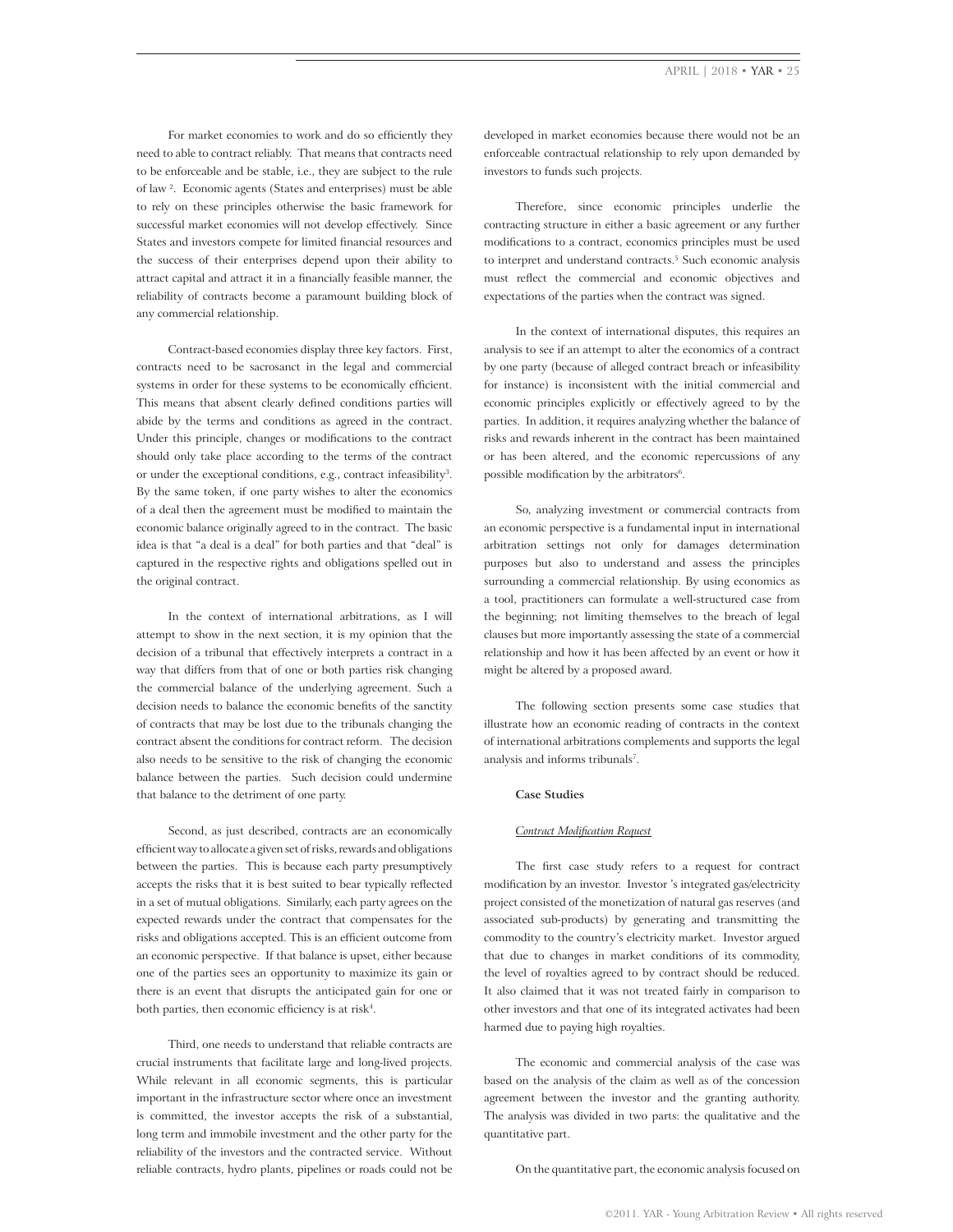## APRIL | 2018 • YAR • 26



the assessment of the royalty's adjustment clauses, the analysis of the gas and electricity market arguments, and on arguments raised on infeasibility. Regarding the assessment of the royalty's adjustment clauses, the economic analysis showed that the investor had failed to link contract modifcation requests with the plain language terms agreed to in the contract. while the contract established adjustments to changes to the prices in a basket of predefned fuels, investor was asking for changes in prices of its own products. In addition, the analysis showed that the request for contract modifcation was focused on the wrong market. The investor developed arguments regarding the decoupling of the relationship between oil and natural gas and the development of local markets for natural gas as triggering factors for contract reform. In reality, a plain language reading of the contract terms showed that it only allowed for changes in the reference markets defned in the contract. Finally, the economic analysis also demonstrated that had the proposed changed been granted, it would have likely upended the balance of benefts and obligations initially agreed by the parties. Decreases in royalties were not accompanied by any benefts for the counterparty.

The investor also put forward arguments regarding the nature of natural gas and electricity market in the region. Economic analysis showed that arguments on the isolated nature of investor's reserves and the asserted competitiveness with other regional markets were unfounded because of the integrated nature of the project and the lack of available infrastructure that would link investor's projects with other markets. Furthermore, the investor put forward an "indirect competition" argument by noting that its generation business was not competitive because of the high royalties being paid. This argument failed as well because it ignored again the integrated nature of the project, the transfer price for the commodity set administratively by the project, and the fact that other segments of the business

were producing profts. Finally, the investor raised infeasibility arguments. Again, economic analysis showed the weakness of this argument because the investor did not prove that it had been fnancially at risk. As Judge Posner and Prof. Joskow have put it: "hardship is not enough" 8 .... performance [must be] extremely burdensome." 9

From a quantitative perspective, the analysis revealed the fallacy of the investor' arguments that its lack of competitiveness in the electricity market was a result of the high royalty payments. By reviewing bidding costs in the electricity market, economic analysis showed that investor' commercial strategy was to bid with high margins in the local electricity spot market<sup>10</sup>. Also, the fact that dividend payments were able to be made to the holding company by the other segments of the integrated project (generation and transmission) suggested that the investor was not placed in a disadvantageous position fnancially.

Essentially, the economic analysis showed that the claim had no valid basis and that any contract modifcation should only be based on the terms of the contract as agreed by both parties since there was no economic support for contract infeasibility. Granting the claimant's requested remedy would reform the contract even though there was no proof of contract infeasibility and contrary to the specifc trigger mechanisms in the contract. This would ignore contract sanctity.

#### *Power and Desalinization Plan*

The second case study is an international commercial arbitration that involved the purchase of a power and desalinization plant. The claim basically focused on a breach of warranties when the plant became nonoperational after the asset was acquired.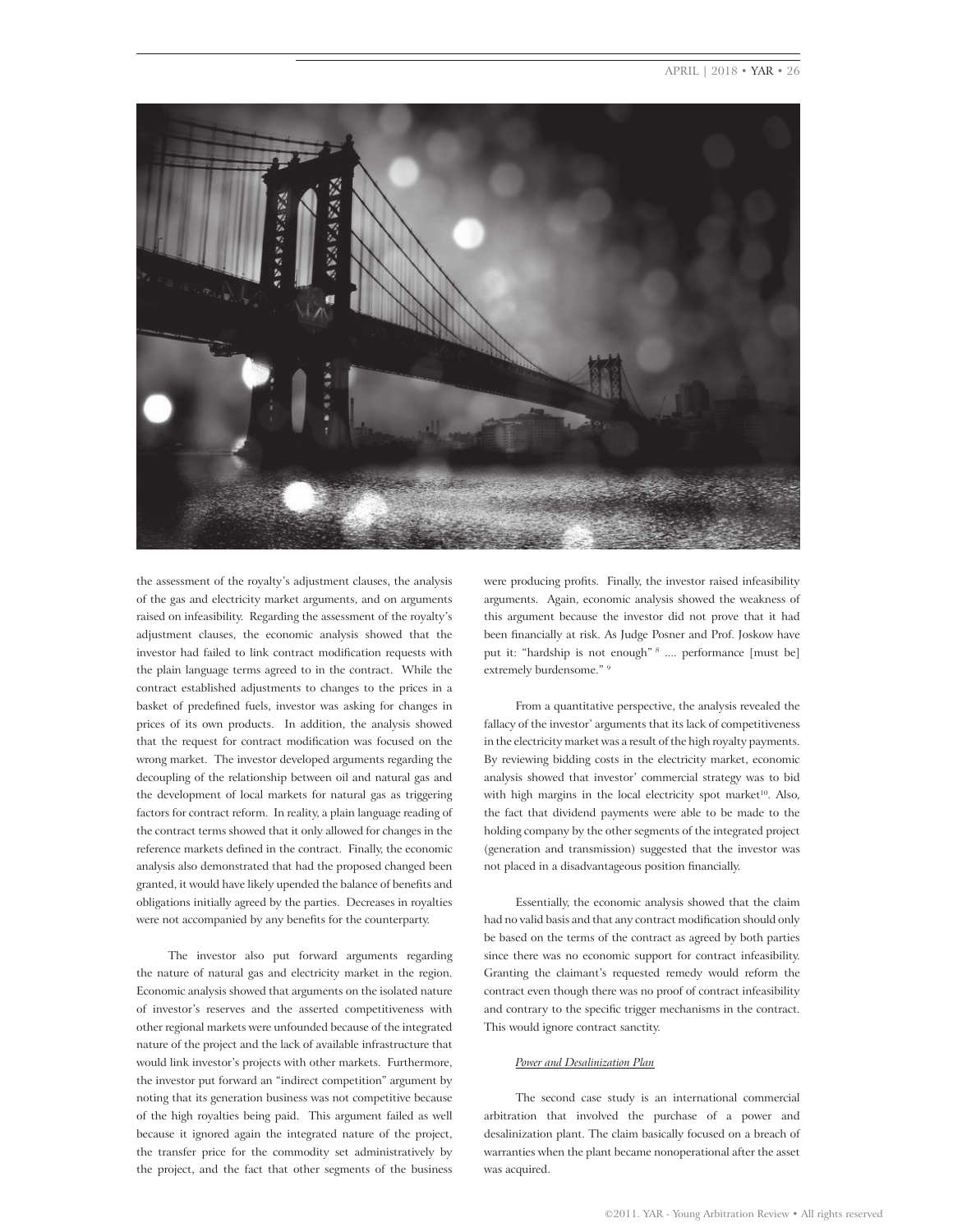The economic and commercial analysis of the claim was based on the reading of the contracts signed by the parties, the assessment of the fnancial information of the project, and the analysis of the contracts signed with third parties and electricity off-takers. The analysis showed basically two things: frst, the need to compensate Claimant due to the breach of warranties by respondent, and second, the indirect effects of revenue lost due to the prolonged plant shutdowns.

Regarding compensation, an economic assessment of Claimants' historical and projected future fnancials was used to quantify the magnitude of the harm. with this purpose, two different methodologies to assess damages were applied: lost profts and direct costs. For the assessment of lost profts, the use of economic and fnancial principles and the commercial reading of the facts of the case allowed the development of real world and but-for-word scenarios to assess the fnancial implications of the plant's shutdown. Different alternative-scenarios were analyzed to value the damages caused by the nonoperational asset. For the direct cost analysis, a detailed review of expenditures was undertaken in order to determine the investments by Claimant up to the moment the claim was fled. Lost profts and direct costs were presented to the tribunal as a measure of harm.

Concerning the indirect effects of the plant shutdowns, the economic and fnancial analysis showed that the lack of operation of the plant had prevented Claimant's from complying with its commercial and financial obligations. Expected revenues for the sale of electric power and desalinized water were not realized compromising the fnancial health of the project as well as the anticipated project upgrades and normal maintenance operations. In addition, the inability to operate the asset impacted negatively the commercial relationship with 3rd parties and off-takers. Lack of revenues inhibited the project for making payment to vendors. Obligations to deliver power and desalinized water under power purchase and water supply agreements could not be fulflled. Claimant was not only suffering a reputational damage but also fnancial harm because of its inability to comply with obligations acquired under the assumption that the plant would be operational.

Essentially by using economic principles the tribunal was made aware of the economic and commercial implications that the breach of warranties had brought upon to the investors and the need for compensation for the harm caused.

#### *Distribution Concessionaire*

The third case study refers to a presumed breach of contract in a South Asian electricity market. A State government gave a concession for the exploitation of an electricity distribution company to an international private investor. This was part of the power sector reform that the State implemented with the purpose of improving service provision, introducing effciency to the sector, and bringing needed private investment to upgrade the physical and human capital of the money-losing enterprises, among others.

The heart of the complaint centered on the belief of the

granting authority (the State) that a "fnancial comfort letter" committed the international investor to fund power costs owed to an energy supplier. The economic and commercial analysis of the case was based on the assessment of the claim, the concession agreement between the State and the private investor, and the application of economic utility regulation and market reform principles. The analysis showed three main issues: the weakness in the implementation of the power sector reform, the default of Claimant's obligations to the sector, and the unwarranted claim for fnancial damages.

Regarding the weakness in the implementation of the power sector reform, the economic analysis noted the misunderstanding and misapplication by government authorities of the fundamentals of the sector reform. As mentioned above, the power sector was in the process of being restructured with the goal of introducing economic efficiency to a sector characterized by dependency on public funding, huge electricity loses, low quality service, non-compensatory tariffs, outdated equipment and *de minimums* capital investment, amongst others. However, the state failed to realize that this model "necessarily relies on private investment, frst to purchase the state-owned frms and then to upgrade the physical and human capital of the moneylosing enterprises."<sup>11</sup> And to attract the private investment utilities needed to meet their service obligations. This necessarily means the implementation of compensatory tariffs which allow the opportunity to earn adequate return on investment. This leads inexorably to "tariffs [that] must be capable of providing revenues that cover operation and maintenance costs including fuel, and that provide a return of and an adequate return on [the] investment."<sup>12</sup> The State failed to do this and by doing so it jeopardized the "voluntary" participation of private investment which is key in any privatization-based market reform.

Concerning the default of Claimant's responsibility to the power sector, the economic analysis also showed that the government and the regulatory agency failed to meet their institutional obligations. The former not only failed to provide compensatory tariffs but also to pay its own bills. In addition, the government was unsuccessful in using the state's police powers against electricity theft and intimidation against the concessionaire's employees which were common practices in this south Asian country. with regard to the regulator, another key piece of any restructuring effort, it also failed by denying collection enforcement and helping to structure power theft reduction programs. The lack of inaction by these two entities made almost impossible the implementation of a sustainable restructuring effort.

Finally, a commercial analysis of the concession and the corporate structure of the concessionaire demonstrated the frailty of the claim that investor's "fnancial comfort letter" compelled it to cover power costs expenses with equity contributions. Therefore, no damages had been incurred.

In any commercial frm, operating costs are near-term expenses and are distinguishable from long-term investment expenses. Financial principles dictate that these costs be met with revenues of comparable tenors. Clearly, the latter are funded